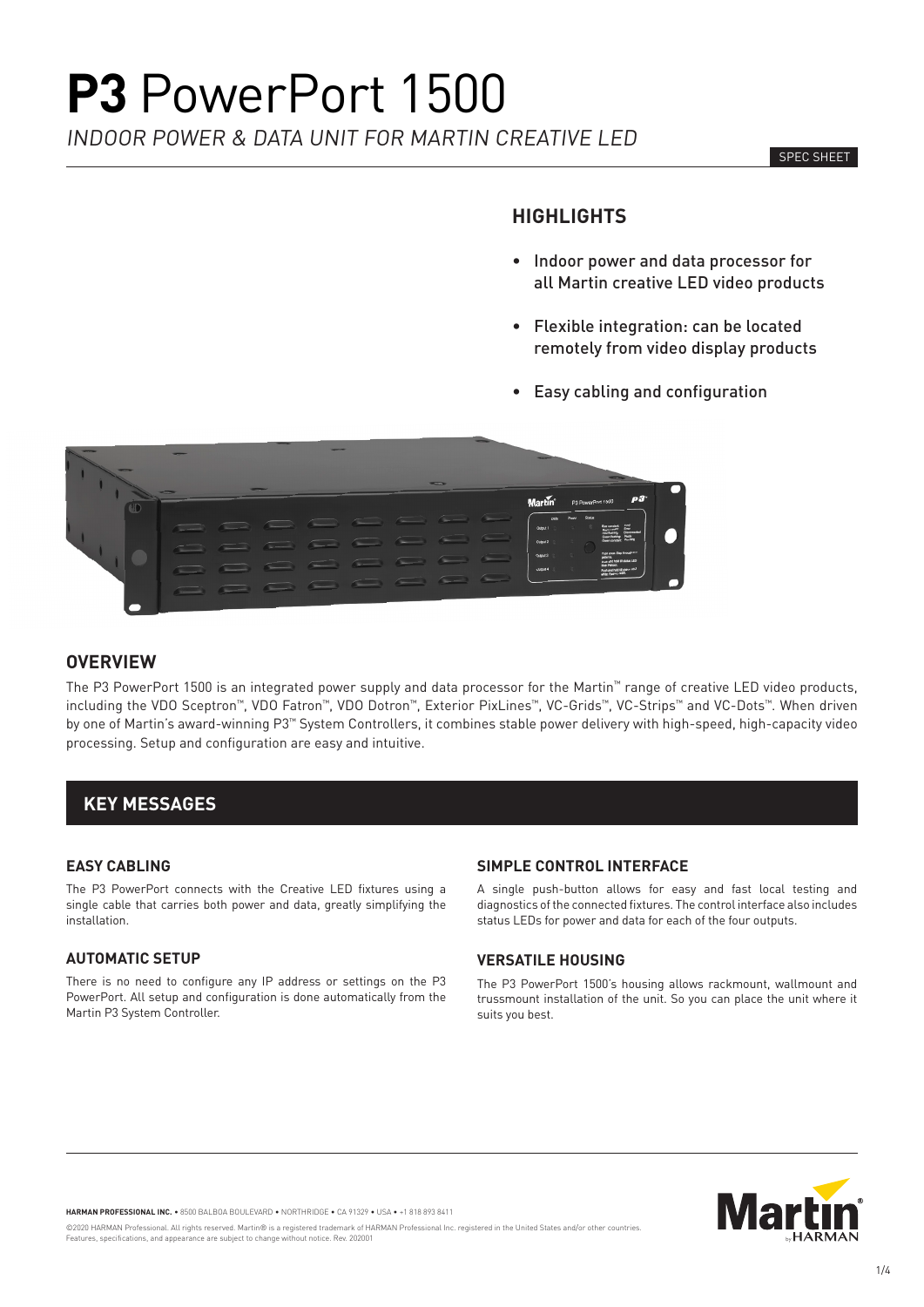INDOOR POWER & DATA UNIT FOR MARTIN CREATIVE LED

#### SPEC SHEET

### **FEATURES**

- P3 image processing technology
- Set-up and addressing via P3 System Controller family
- P3 input and thru to allow daisy-chaining
- 4 hybrid power/data output ports
- Wall-, truss- and rack-mountable
- Can be located up to 50 m away from the creative LED video products

## **ORDERING INFORMATION**

• Martin P3 PowerPort 1500™ ...................................... P/N 90721040

#### **INCLUDED ITEMS**

- Mounting brackets incl. screws
- Safety cable attachment eyelet
- Please note that a power input cable is not supplied with the product and must be ordered separately (see Accessories)

#### **RELATED ITEMS**

- Martin P3-050™ System Controller............................ P/N 90721090
- Martin P3-150™ System Controller............................ P/N 90721015
- Martin P3-300™ System Controller............................ P/N 90721060
- Martin P3-PC™ System Controller....Free download at martin.com

#### **ACCESSORIES**

#### Air Filters:

• Air Filters 60x60, Set of 10 ........................................ P/N 50404543

#### Power Input Cables:

- Power input cable 3 x 2.5 mm2, H07RN-F bare ends to powerCON 1.5 m (4.9 ft.) ...................... P/N 91611800
- Power input cable 3 x 14 AWG, SJOOW bare ends to powerCON 1.5 m (4.9 ft.) ....................... P/N 91610177
- Power input cable 3 x 2.5 mm2, H07RN-F bare ends to powerCON 5.0 m (16.4 ft.) .................... P/N 91611801
- Power input cable 3 x 14 AWG, SJOOW bare ends to powerCON 5.0 m (16.4 ft.) .................... P/N 91610178

#### Power Input Connector:

• Power Connector PowerCON Female ....................... P/N 91611794

#### Rigging hardware:

| • Safety Cable, SWL 60 kg, |  |
|----------------------------|--|
| • Safety Cable, SWL 60 kg, |  |



**HARMAN PROFESSIONAL INC.** • 8500 BALBOA BOULEVARD • NORTHRIDGE • CA 91329 • USA • +1 818 893 8411

©2020 HARMAN Professional. All rights reserved. Martin® is a registered trademark of HARMAN Professional Inc. registered in the United States and/or other countries. Features, specifications, and appearance are subject to change without notice. Rev. 202001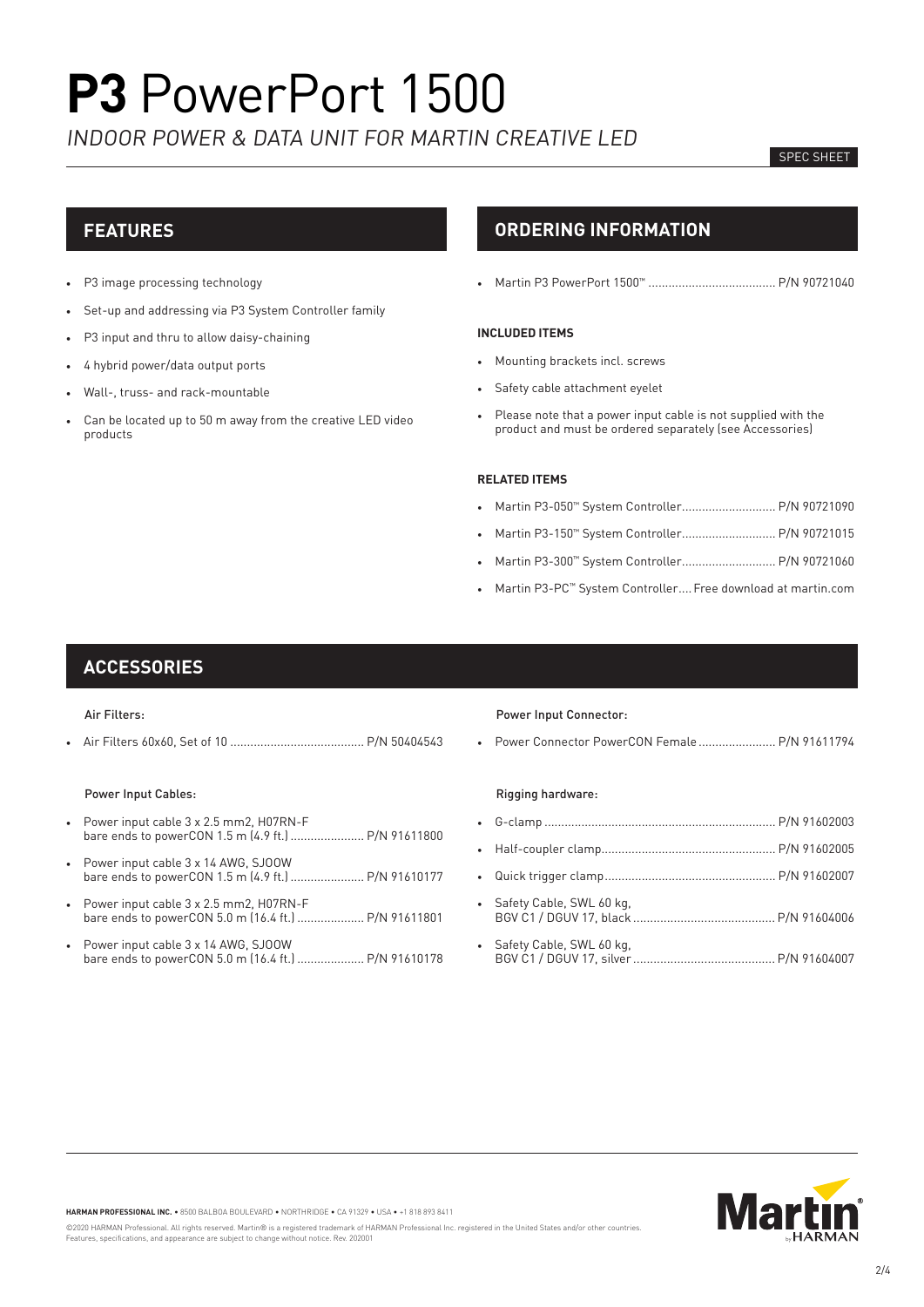INDOOR POWER & DATA UNIT FOR MARTIN CREATIVE LED

#### SPEC SHEET

## **TECHNICAL SPECIFICATIONS**

#### **CONTROL AND PROGRAMMING**

| Addressing and status Via P3 System Controller |  |  |
|------------------------------------------------|--|--|
|                                                |  |  |
| Firmware update Via P3 System Controller       |  |  |

#### **CONTROL/USER INTERFACE**

| Power output status  Four LEDs                         |                           |
|--------------------------------------------------------|---------------------------|
| Data output status  Four LEDs                          |                           |
| Device test and reset Pushbutton to call up local test | patterns and reset device |

#### **P3 SIGNAL PROTOCOL**

| connections                     |
|---------------------------------|
|                                 |
| extendable with Ethernet switch |

#### **SYSTEM INTEGRATION**

VDO Sceptron™ VDO Fatron™ VDO Dotron™ VC-Dot™ family via VC-Feeder™ VC-Grid™ family VC-Strip™ family Exterior PixLine™ family Exterior Dot-HP™ family

#### **CONSTRUCTION**

#### **INSTALLATION**

| from rigging clamps |  |
|---------------------|--|

#### **CONNECTIONS**

| Combined power & data out Four 4-pin female XLR sockets (hybrid |                     |
|-----------------------------------------------------------------|---------------------|
|                                                                 | power & data cable) |

#### **ELECTRICAL**

| Typical total power consumption 1540 W (including full load of connected<br>display devices, all at full intensity) |
|---------------------------------------------------------------------------------------------------------------------|
|                                                                                                                     |

#### **THERMAL**

|                                                                                           | regulated, low noise)                 |
|-------------------------------------------------------------------------------------------|---------------------------------------|
| Maximum ambient temperature                                                               |                                       |
| Minimum ambient temperature                                                               |                                       |
| <b>Total heat dissipation</b><br>(calculated, +/- 10%) 530 BTU/hr. (not including display | devices but with system at full load) |

#### **APPROVALS**

| EN 55024. EN 61000-3-2. EN 61000-3-3 |
|--------------------------------------|
|                                      |
|                                      |
|                                      |





**HARMAN PROFESSIONAL INC.** • 8500 BALBOA BOULEVARD • NORTHRIDGE • CA 91329 • USA • +1 818 893 8411

©2020 HARMAN Professional. All rights reserved. Martin® is a registered trademark of HARMAN Professional Inc. registered in the United States and/or other countries.<br>Features, specifications, and appearance are subject to